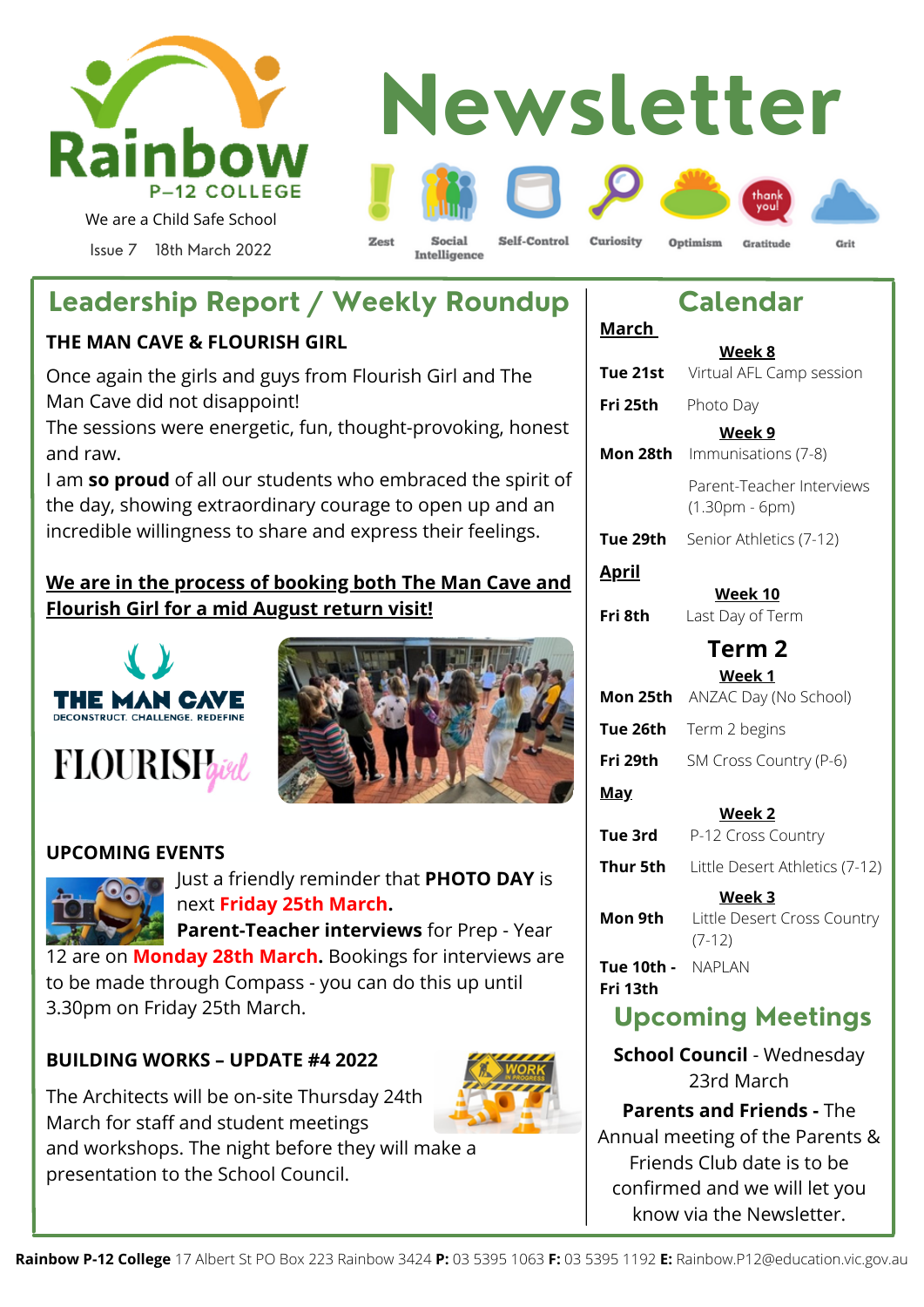#### **ANNUAL REPORT Leadership Report and Weekly Roundup continued...**

Staff have been working hard as a team to write up the Annual Report for last year (2021). This report provides a summary of the College's achievements and results for the year. This report, in draft form, will be presented to School Council on Wednesday 23rd March to be approved. There will be a meeting prior to the May School Council meeting where the Annual Report will be available for the school community to view and discuss.

#### **COVID UPDATE - CONTINUED APPRECIATION AND THANKS**

If you need more RAT tests please contact the school or text 0428951198.



# **Student Voice, Agency and Leadership (SVAL)**

**UPCOMING MEETINGS**

**SRC: JR SRC: STUDENT FORUM: FUNDRAISING:** Senior Athletics kiosk



**Senior SRC:** The Senior SRC will be selling chips, lollies and drinks at the Senior Athletics Day on Tuesday March 29th.

# **School Photos**

School Photo envelopes have been sent home this week. Please return them to the office by **Tuesday 22nd March**

If you require a family photograph, please phone the office and an envelope will be sent home with the eldest child in the family.

**Summer Uniform is to be worn on the day.**

# **Sports Tops**

Orders are now open for sports tops. Sample sizes are available in the office to try on.

Tops are **\$38.00 each** and payment is to be made when you place your order.

**Closing date for orders is Wednesday 30th March.**

# **Senior Athletics Day Parents and Friends BBQ**

The Senior Athletics Sports Day is on Tuesday 29th March and a BBQ lunch will be available, organised by the Parents & Friends Club.

Orders from students, staff & parents are required by Tuesday 22nd March. Please write your name and order on the front of an envelope with correct money inside and return to the office (families can use one envelope).

There will be extra meat available on the day.

**Senior Athletics Sports BBQ Prices:**

Sausage \$2.00 Hamburger \$3.00 Chicken steak \$4.00 Coleslaw will also be available.

# **Vaccinations**

Year 7 & 10 vaccination cards have also been sent home and need to be returned by **Friday 25th March**

The date for vaccinations is Monday 28th March.

# **Junior School Talk Time**

The "Talk Time" topic in the Junior school for weeks 8 & 9 is:

**If you could be an animal, what would you be and why?**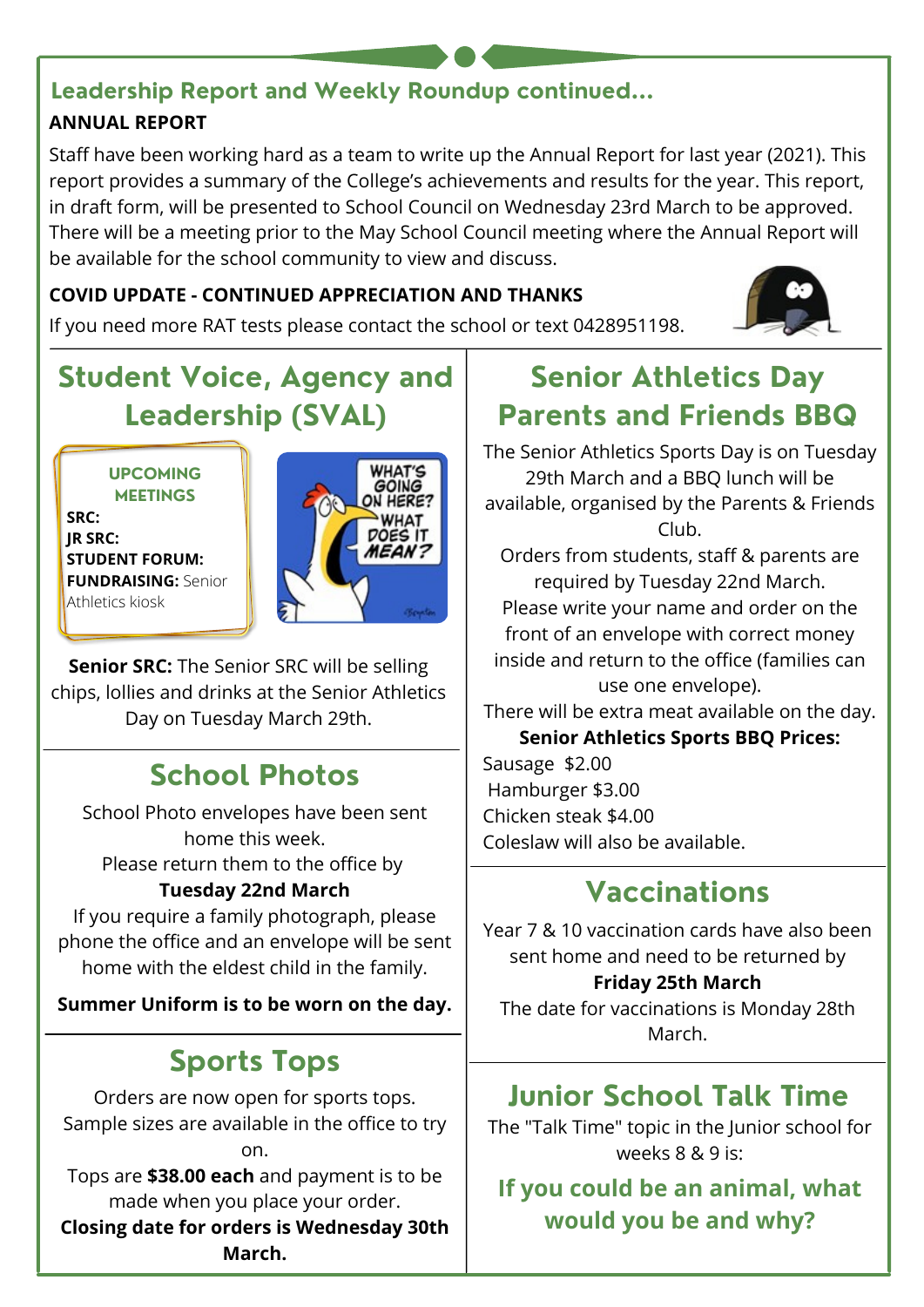# **What's been going on around our school? Showcasing Student Writing**

#### *The Night*

One dark, gloomy night me and my friend decide to go to creepy Bill's old, rusty house with grass taller than me.

After we make it past the jungle grass, we get to the old door that is hardly on the hinges.

We walk past the door to the living room which isn't old, but is like a million-dollar mansion room and there on the couch is Bill.

We didn't realize that he was home We creep into the room And on the couch with him is a bloody chainsaw.

We try to scurry, but he heard us. We hear the chainsaw start up and run but we trip over each other. We scramble up and see him there with the chainsaw...

> He starts chasing us, but we manage to get past. We barely even make it. We stay up all night just watching his house.

Scared of what there is inside.

#### **By Dustin Eckermann**



#### *To Grandmas House*

It takes 15 minutes to get to grandma's house, we pass the line of shops, first the hair dressers, then the chemist, then Mark's milkbar where I tasted the best hotdog in the world. Next is the pizza shop, that hasn't got one good review, you rarely see anyone go in or out of it. And lastly, the op shop where mum and I have lots of memories. looking for little knick-knacks and toys. After the shops we turn left, surrounded by large farm land with horses and big houses. We start to leave the busyness of the Melbourne suburbs and enter a whole different place, first the round about, with the gate that leads to nothing on the corner, the signs saying look out for wildlife and the giant water tower with stairs blocked by a barb wire gate. I open my window to smell the many smells of Australia, like the beach, where I spent hours splashing in the water, checking rock pools for star fish and throwing sticks for my grandma's dog. I also smell the gum trees where kookaburras spend their time laughing at the people passing by in their cars, and the bottle brush bushes where the bees buzz around collecting pollen for their hives. We keep driving down streets as I admire the nice houses with cute dogs and amazing gardens until finally mum and I are welcomed by the metal cat on the gate with marbles for eyes. As soon as I arrive I walk through grandma's amazing garden and walk towards my childhood dog Seamus's cross, and think about all the memories I spent with him at grandma's house.

**By Lilly Williams**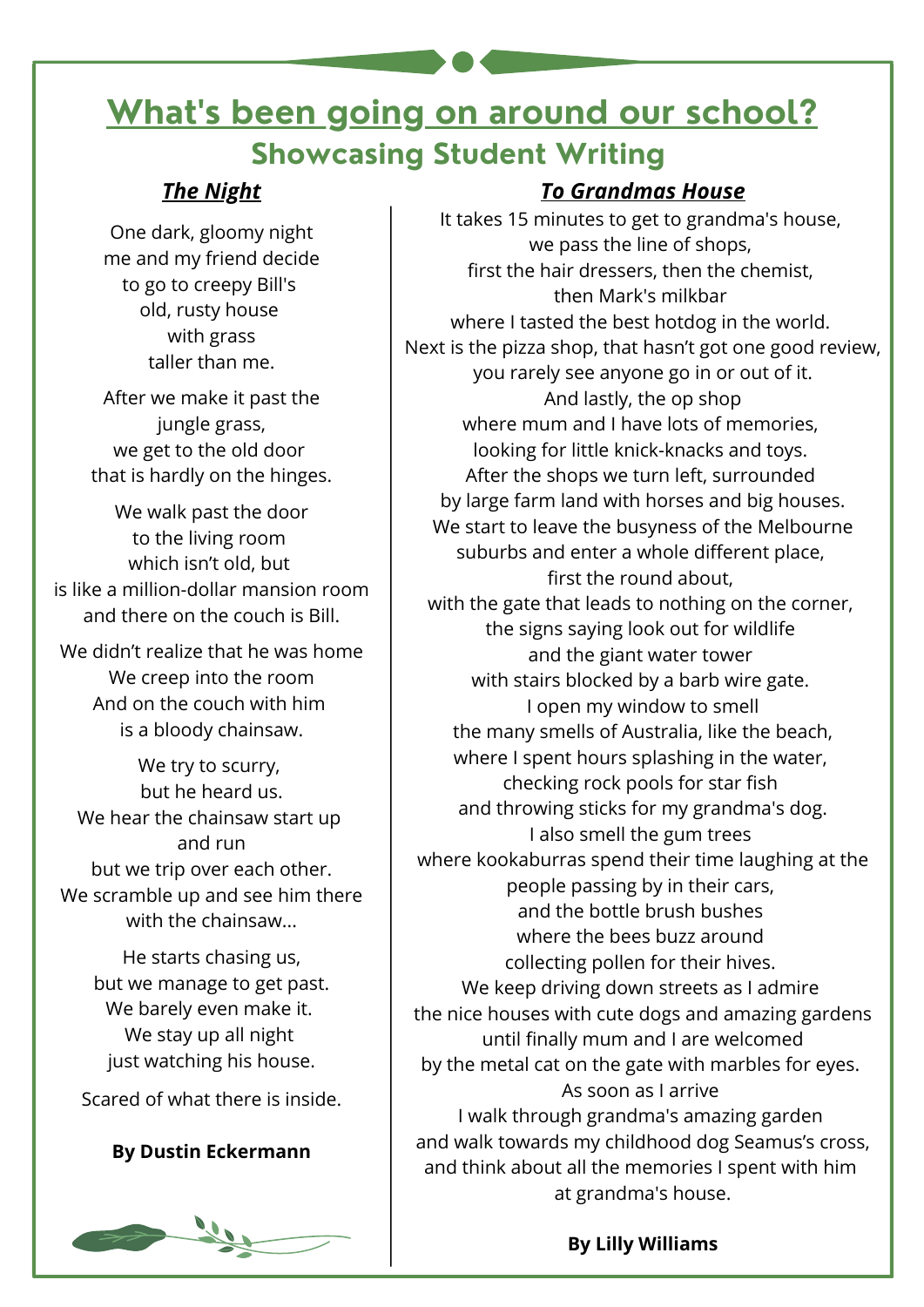# **What's been going on around our school?**

#### **Amazing Art Adventures Developmental**

This creative group of students have been practising their scrapbooking skills by creating pages to celebrate the wedding of Mr & Mrs Schumann and the arrival of Harry Roll.



**Chantelle's masterpiece**



**A lovely wedding page from Breanna**



**Miss Wedding (or Mrs Schumann?) showing off one of the scrapbooking pages.**



**Giaan, Annika and Amaya with a lovely page celebrating the birth of Harry Roll**

# **Play**



**Elsie, Noah and Hayden enjoying developmental play**



**Nate and Evie having a great time**

# **Grade 2/3 Book Study**

The Grade 2 and 3 students enjoyed making colourful cats after their study of the book "Winston and the Indoor Cat" .







**Koby, Kolby and Hendrix**



**Emma, Lane and Sadie**